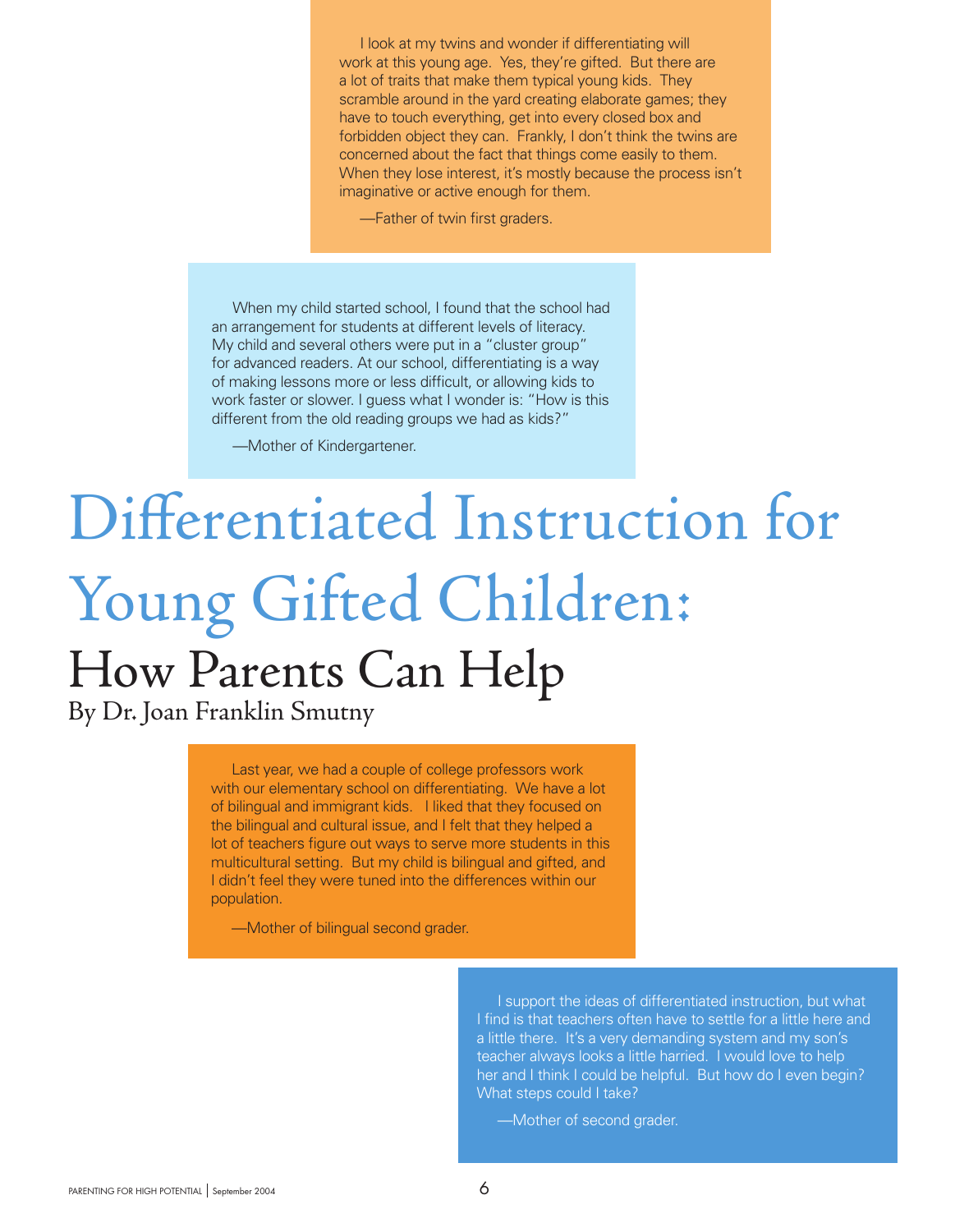Parents of young gifted children voice common concerns about what is often presented to them as "differentiated instruction." What benefits will my gifted child receive through this approach? How effective is it for young children generally? How responsive is it to differences between and within cultural groups? Does it provide for the creative as well as academic needs of my gifted child? What can I do at home or at school to support this approach?

During the primary years, children manifest a wider range of differences than older learners. As a general rule, the younger the age group, the more dramatic variations within the group and the more likely that the differences you see in school performance reflect deeper differences in developmental level. Add to this the influence of culture, special ability, and language, and you have a classroom where the range of knowledge and understanding in any given subject can span at least several years. The need for differentiated instruction in the primary grades is therefore very great.

Fundamentally, differentiating is about honoring the individuality of the child and letting that guide what he or she learns and how. Understanding the learners, therefore, becomes the foundation stone upon which every decision about the child's education rests. Despite their inexperience in school, primary grade children bring worlds of knowledge, skill, experiences, traditions, impressions, tastes, values and ideas to the classroom. They have already learned more in the years before school than they are likely to learn again in a span of four or five years. Once they enter the classroom, questions immediately arise:

- What special abilities and skills do these children have?
- What life experiences and knowledge have they gained outside of school (this could include exposure to a wide range of areas—animals, farming, auto mechanics, architecture, storytelling, music, etc.)?
- What special interests do they have? To what materials and activities are they continually drawn?
- What are their learning styles? How do they best absorb new information? Apply concepts?
- What cultural heritage do they have? What languages do they speak?

You will find that primary classrooms today are colorful and vibrant learning places, especially compared to those of former years, when children sat crammed into rows of straight-backed chairs silently doing pencil and paper tasks. In those days, few primary schools concerned themselves with the needs of individual children, especially gifted children. But as the quotes at the beginning of this article illustrate, today you are more likely to find teachers who differentiate for young gifted children. The most commonly used strategies are: compacting, learning stations, tiered activities, and clustering. For readers who have not encountered these strategies in their child's classroom, here are examples of what you might see:

**Compacting**. A girl comes to second grade already knowing most of the math for the first half of the year. Her teacher uses compacting to enable her to skip content she already knows and move on to more advanced work. This involves: (1) deciding what concepts, knowledge and skills in the unit are essential for all students to master; (2) determining, on the basis of some form of pre-assessment, what areas the child can skip; and (3) exploring with the child what alternative project she can do. This could be: a more accelerated and more complex version of the assignment; another assignment in the same subject but in the child's area of interest; or an independent project on a topic of her choosing. The teacher usually creates a learning contract that specifies the project or task the child will do, the materials she will use, as well as the criteria, learning goals, and timeline for completing the assignment.

**Learning Stations.** A multicultural first grade class has children at all different levels of ability and skill. The teacher uses learning stations to accommodate these differences. Learning stations are designated areas of the classroom where students can work on different tasks within a unit. These areas are often sequential, with each one representing a higher level of complexity than the one before it. Students can move freely from one task to the next as they master the material (they are not identified and locked into any particular "level").

**Tiered Activities.** A third-grade boy attends a class where tiered activities are the norm. Like learning stations, tiered assignments demand different levels of mastery and provide different degrees of complexity. The idea behind tiered activities is that all students—regardless of differences in ability, skill, and experience—can focus on the same learning goal if this goal is broad enough to accommodate them. For example, a language arts class might focus on having students understand what "point of view" is. At one table, the kids write descriptions of themselves as though they are a character in a popular fairytale and what they think about the other characters in the story. At another table, the kids take this step further and write an essay on how they, as this character, feel about the whole story. Whose story is it? Do they agree with it? At another location, kids choose a character and write a fractured fairytale based on this character's point of view.

**Clustering.** Several students in a kindergarten class are significantly ahead of their classmates in reading and math. The teacher decides to cluster these students in order to give them more advanced content. After giving the class a new assignment, the teacher usually spends some time instructing the cluster group and then gives them assignments or projects related to what the rest of the class is doing, but on a level that demands a greater mastery of skills and concepts, a higher level of thinking and at times, creative reasoning or imagining. As a rule, gifted students don't get enough time to work with other gifted students, and for this reason cluster groups are urgently needed in the primary grades. They significantly increase the quality of learning that happens when high-ability students pool their talents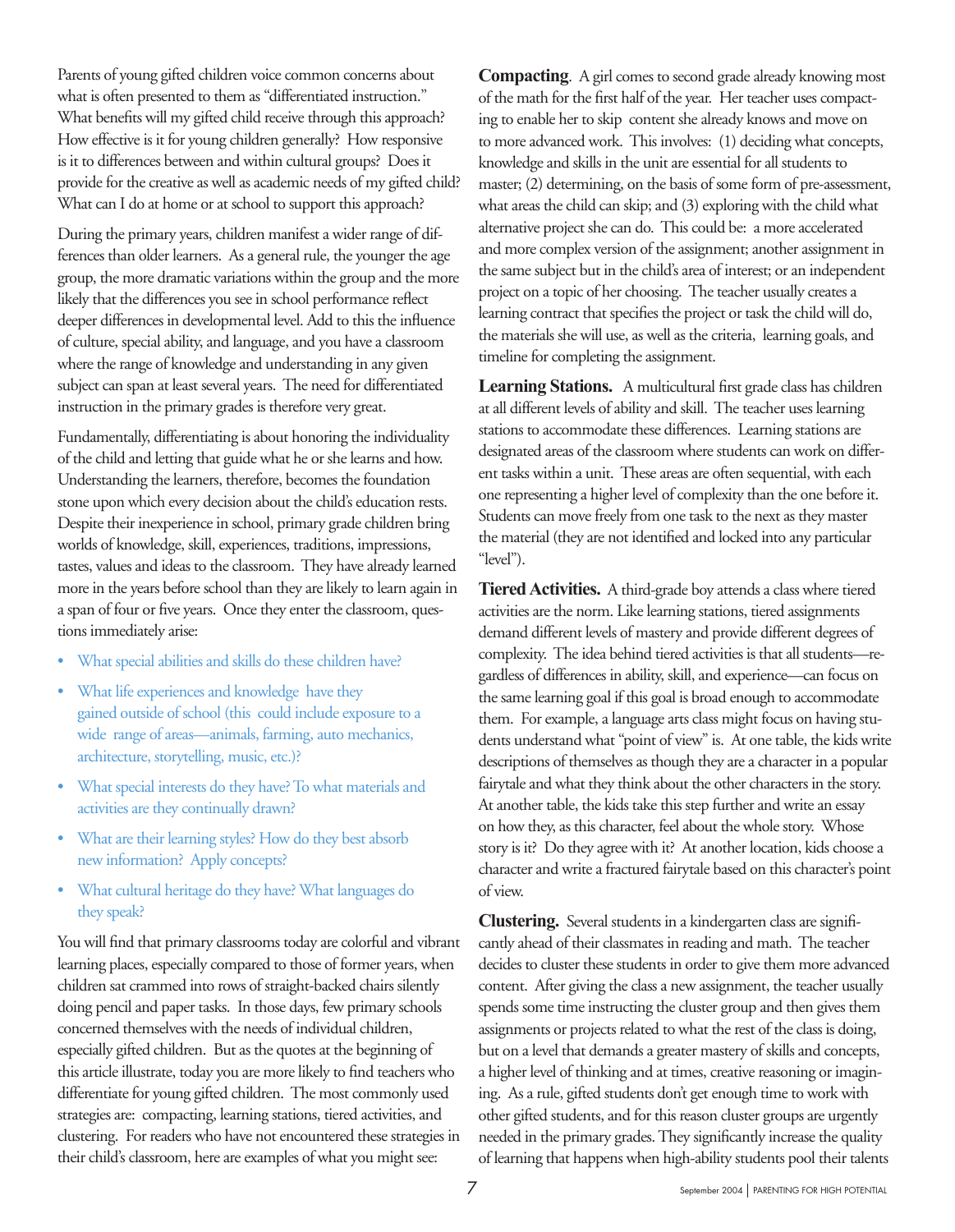and experiences. Sometimes two teachers in the same grade will combine their cluster groups and take turns working with them. A knowledgeable parent can also perform this role.

Differentiating focuses on three areas—the content (subject, concepts, information, skills); the process (hands-on activities, applications of learning in new situations); and products (the work your child does—writing, drawings, math problems, science experiments, etc.). The question that parents of young gifted children often raise is, "To what extent does differentiating go beyond adjusting the pace and level of difficulty in a lesson or unit?" Compacting, learning stations, tiered activities and clustering may ensure that children don't repeat content they already know, but these options in practice don't always address alternative learning styles or the need young gifted students have to do more creative work. To be carried out well, differentiation involves a variety of factors for the teacher to consider. Let's consider several suggestions about ways you can contribute to making differentiation powerful and positive for your child.

# *Supporting Differentiated Instruction in the Home*

In many ways, differentiated instruction, especially for young children, begins in the home. Parents know their child more intimately than does anyone else. They've observed her strengths and weaknesses, her passions and interests and they understand what situations frustrate or stimulate her. Over the years, they've gained a wealth of knowledge and insight into how, when, and why their child learns best and into the situations or experiences that tend to induce confidence or disappointment, apprehension or determination, fear or exhilaration. For these reasons, they are in a unique position to respond in an immediate and spontaneous way to their child's learning needs. Here are two examples:

My son is a naturalist. From his earliest years, he quickly picked up the names of different plants and animals that people would mention. When he started reading at age 4, we bought him some nature books. He would pore over these books. At one point, though, I realized that just rattling off the names of different species was mostly an exercise in memory. It didn't really apply to anything or demand much thought. So, I took him off to the woods and fields one day and wondered out loud what this or that bird or plant was. We brought our field guides and debated the possibilities. He was thrilled! This has evolved into he and I taking a few naturalist workshops together and doing art and science projects.

-Mother of 2nd grader.

My daughter loves to read. Towards the end of the day, she skulks off to a corner and reads for a couple of hours before dinner. My wife and I had this idea one day of having a family book club. We both enjoy children's books anyway and as my daughter reads pretty advanced stuff, we thought: why don't we all read at least some of the same books and then have discussions? This has been wonderful for our family, but it's helped my daughter the most. She used to struggle expressing herself out loud. Our discussions have gotten her to come out of herself more and think more deeply about what she's reading.

---Father of third grader.

These parents are doing, in a natural way, what teachers do in a differentiated classroom — creating projects that inspire creative thinking and reasoning and providing resources that peak the child's curiosity and stimulate a hunger to learn more. Experiences like this in the home are vital for a young child's emerging sense of himself as a learner and instill, in their earliest years, an anticipation and excitement for discovery. In her book, *A Sense of Wonder,*  Rachel Carson illustrated the importance of these early experiences best when she wrote (page 23):

When Roger has visited me in Maine and we have walked in these woods I have made no conscious effort to name plants or animals nor to explain to him, but have just expressed my own pleasure in what we see, calling his attention to this or that but only as I would share discoveries with an older person. Later I have been amazed at the way names stick in his mind, for when I show color slides of my woods plants it is Roger who can identify them. "Oh, that's what Rachel likes—that's bunchberry!" Or, "That's Jumer (juniper) but you can't eat those green berries—they are for the squirrels." I am sure no amount of drill would have implanted the names so firmly as just going through the woods in the spirit of two friends on an expedition of exciting discovery.

Like Roger, young gifted children build on their knowledge by exploring their environment. They finger, touch, taste and shape whatever they can get their hands on. They carry a "sense of wonder" everywhere they go. The world bombards their eyes, ears, nose, and taste buds with multiple and complex sensations. The beauty of Canada geese flying south at dusk awes them; the pounding beat of the bass from a passing car radio shakes them to their bones; the gentle breeze that sends the fallen leaves into a halfhearted spin makes them want to leap into the air; the pelting rain against their skin feels like a whipping from the sky.

Young gifted children crave artistic and creative ways to express these keenly felt impressions. But as practiced in the schools, differentiated instruction does not always address the sensibility and artistry of the young gifted child. Yet, because of the focus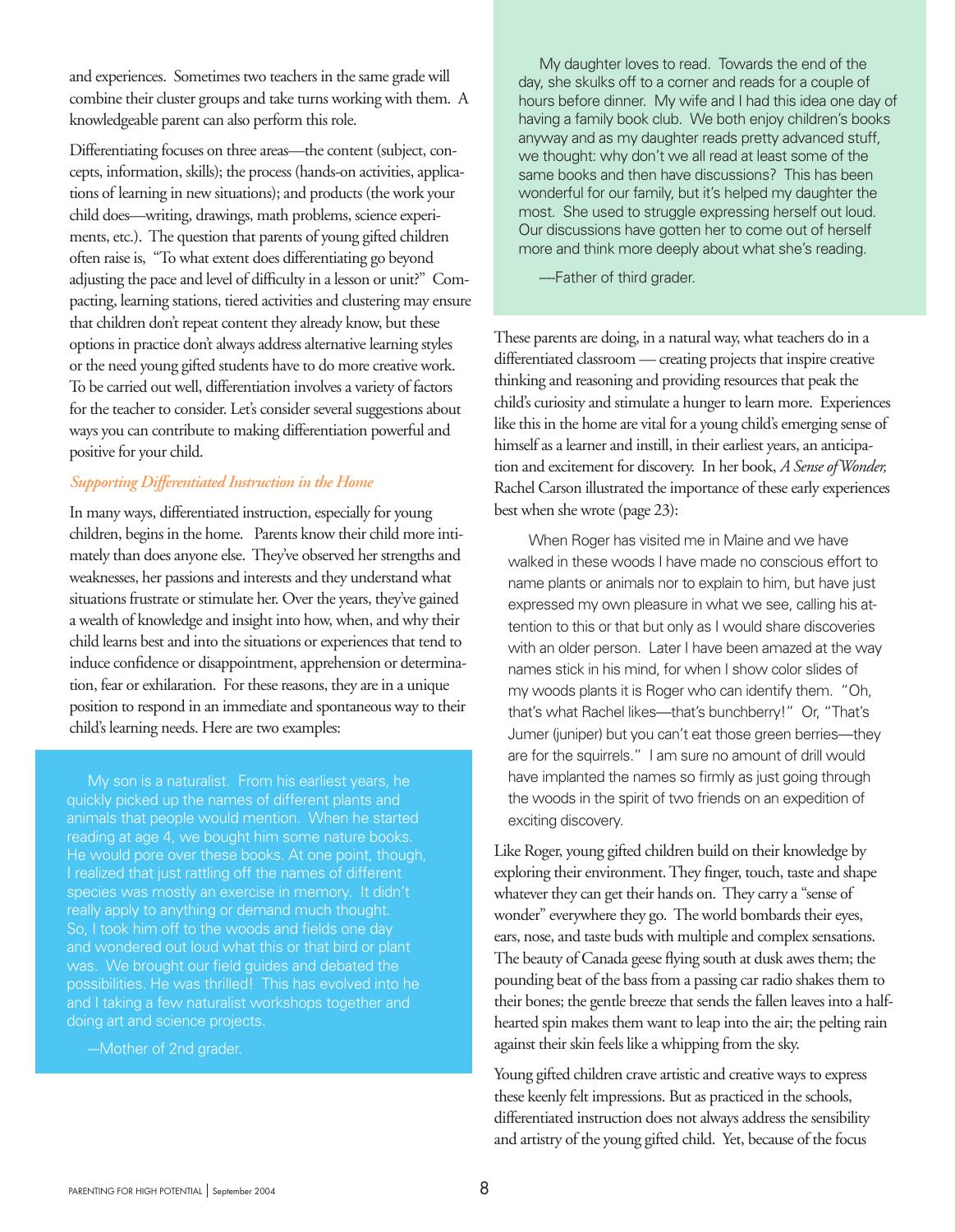on observation, hearing, feeling, moving, touching, intuiting, and imagining, creativity and the arts should always be a cornerstone of differentiated instruction. As parents, you can foster this at home. You can use the arts not only to support your child's talents, but also to expand on the assignments or projects she does for school. The following descriptions provide some examples.

In a language arts class, Sheila and several other students in a cluster group worked on writing book reports of favorite fiction stories. Her father noticed how much Sheila enjoyed fiction and began collecting prints of paintings and photographs that she could use as story starters. Sometimes Sheila used a print as an environment for a story, or she would choose several prints at random and create a plot around them. (Visual Art)

Juliette enjoyed her class on geometric shapes. One day after school, she showed her mother what she was working on and her mother showed her some prints from the "Cubists" and asked if she would like to create a geometric painting. Juliette spent a week designing her geometric painting and learned a lot about how the different shapes related to each other. (Visual Art)

Joseph loved what he was learning about the rainforest. He talked about all the creatures that live there and asked his parents if he could go there one day. His father took the family to the aquarium where there was an exhibit of lizards from the South American rainforest. Later, Joseph sketched a portrait of one of the lizards and wrote a "Day in the Life" story about himself as the lizard. He particularly enjoyed describing how each of his eyes moved independently and how his tongue lashes out at insects. (Visual Art)

Kara was studying the solar system in her science class. After a trip to the planetarium, Kara and her friends began arguing about which way certain planets moved. Kara's mother suggested that they look at the material they got from the planetarium and recreate the solar system using their own bodies. The children became excited about performing the solar system for their class. For hours, she could hear the children discussing orbits, directions, and distances. (Dance)

Jimmy did very well in math, but could never go far with it when people just explained how it worked. He had to do it. His father understood this and so together they would often dramatize the word problems (acting out the people, actions, or events presented in the problem). Jimmy always figured out the solution right away and sometimes they would continue the problem like a story and create even more complicated problems. From these experiences, Jimmy began to see math as a kind of theater. (Drama)

Simon didn't like social studies and groaned when he had to do a report on Henry David Thoreau. His mother suggested that he assume the role of the author and naturalist, rather than just report on him. She got a video about Thoreau from the library and she helped him with costumes while he did some research on the man. They went to a nearby pond so that he could practice reading a few passages by Thoreau while dressed like him. Simon discovered that he had to do so much research to impersonate Thoreau that writing the report was easy. (Drama)

Laura had to create a visual display and some text describing where her family came from and how they came to the United States. As her mother and grandmother told her about how her people came from Canada, they asked Laura if she would like to create a dance/mime about their emigration. Her parents helped her select important events in the journey. They looked at old photographs and told stories. They found costumes and props and when she finally performed it, her mother videotaped it to share with other family members. (Dance)

Young gifted students with agile and hungry minds always need a rich and varied medium for learning within different disciplines. Creativity facilitates this. It enables them to discover that the shapes and patterns they see in math also occur in art, in movement, in architecture, and in countless phenomena in nature. Without this creative dimension, differentiating cannot accommodate their unique sensibilities and talents.

### *Support Differentiated Instruction in the Classroom*

Primary teachers may have limited time to acquaint themselves with each young child in a class that is diverse in ability, background, and learning style. Many of them know that parents are a rich and often untapped source of information and insight. There are many points in a unit or lesson when the feedback of parents could aid the teacher and child in significant ways. Parents can do this by sharing an example of the child's work before a new unit begins. Or, they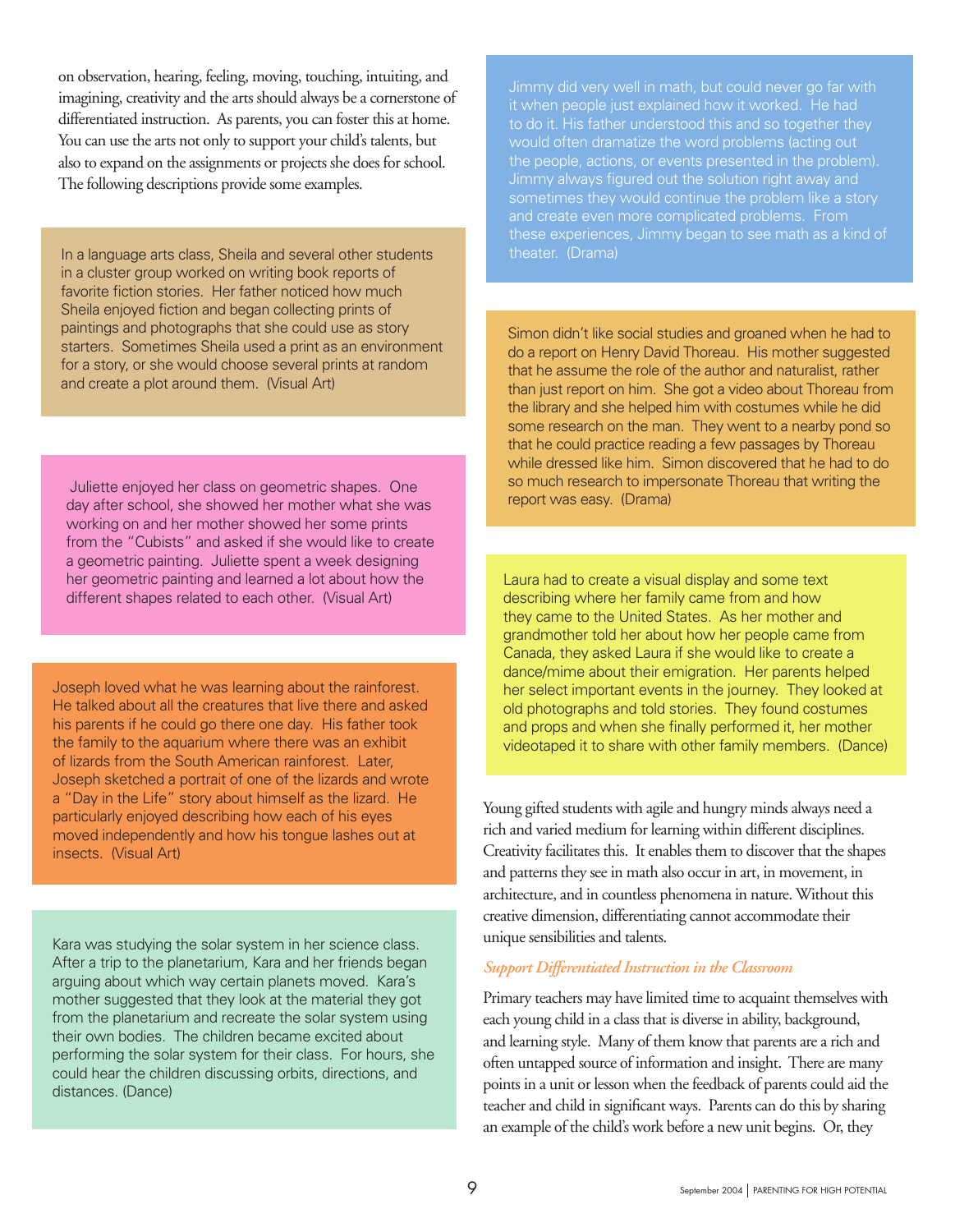might be able to shed light on a misjudgment about their child's ability or learning style that will guide the teacher to other options. Some examples follow.

When I got this note from the first-grade teacher about Brandon's need for extra help in math, I laughed. Brandon was already multiplying and dividing! I went to the teacher and showed her the sheets of paper with his math scribbles. I said that my son loved math so much that he had learned how to multiply and divide from his older brother. From then on, she worked out a way to accelerate Brandon through first-grade math and then put him in a cluster of kids from first and second grade who worked with the third-grade teacher on more challenging and, to Brandon, much more interesting material.

---Mother of first grader.

I was nervous about asking the teacher to help my child at the beginning of the year. We are from South America and it just isn't our way to make demands on teachers. I told her that I caught my son doing the homework of a much older kid in our neighborhood--for money! I told her I was concerned because he acted like school was just nothing to take seriously. He didn't work that hard in class and probably didn't look like much of a student. Anyway, the teacher was kind to me and said that she would take what I said and look at him more closely. She had another student who was doing more difficult work in the class and she would have them partner each other.

---Father of second grader.

To gauge how your gifted child is doing in a differentiated classroom, discuss class activities and projects in different subjects. Let him explain the papers, projects, tests, and assignments he brings home. If he says he's bored or unhappy about something, try to discover why. Is it that he's not interested in the topic or skill, that he finds the activity predictable, difficult, or confusing, or that he has to repeat content he's already mastered? Avoid quick judgments based on one or two comments the child makes or on a paper or project he brings home. Try to find out as much as you can about your child's complaint before going to the teacher. Is the problem what the child says or could it be something else that he's not saying? For example, does he think his language arts class is boring because the content isn't challenging or is it because he has to do an oral report that he dreads? Is this complaint part of a pattern?

Many parents find that primary teachers are open to feedback and suggestions, provided they approach them diplomatically. Here is the story of a mother whose child was not thriving in an arrangement meant to help her:

Since differentiating rests on who your child is as a learner and

My daughter's second-grade teacher has a cluster group of gifted students and she had Marianna join them. After a couple of weeks, I sensed that something was wrong and Marianna finally admitted that she didn't feel comfortable in the group. When I pressed her for details, she said that the other kids were all friends with each other, but not her. I tried telling her that she was still a new kid in school, but she kept saying that she didn't like doing any of the things they had to do in the group. I finally met with the teacher and explained the problem. The teacher said that she would try grouping Marianna with some of her friends and give her more challenging assignments within that group. She knew Marianna was a voracious reader and loved challenge, but understood that, for now, she needed to feel like she fit in somewhere.

---Mother of Second grader.

what she brings to the learning table (strengths, habits, learning styles, interests), you as a parent are indispensable to ensuring that your child benefits from whatever strategies a teacher uses. As the school year progresses, you will get a better handle on how this system is working for your child and whether or not the teacher really understands her abilities and learning needs.

# *Getting Involved in the Classroom*

Some parents have had a significant impact by participating in the classroom itself. As districts continue to experience budget cuts, they are turning more than ever before to parent volunteers to help them provide enrichment and guide groups of children in different activities. Parents of young gifted children have helped instruct and support cluster groups, acted as aids at learning centers, and provided one-on-one support and guidance for children doing independent studies. Differentiated instruction is a daunting task for any teacher and it practically cries out for helpers. Because of this, classrooms today are more open than ever before to the contributions of parents, particularly if those parents understand how the system works and have specific skills or areas of expertise to share.

Here are several examples from parents:

I come from a family of journalists. I did some journalism in my twenties and then in the thirties went into business. But I had the chance to reignite my love for journalism by working with a group of gifted kids in my daughter's class who wanted to start a school newspaper. It's been an incredible experience. We study a variety of newspapers; we explore interview techniques, writing styles, photojournalism, and discuss what departments we want to include. We've worked out who should handle what. We have movie and book reviewers, reporters and features writers. All the kids in the class now want to get involved and write for the paper. It has become a catalyst for writing, discussing, and debating all sorts of issues.

—Father of third grader.